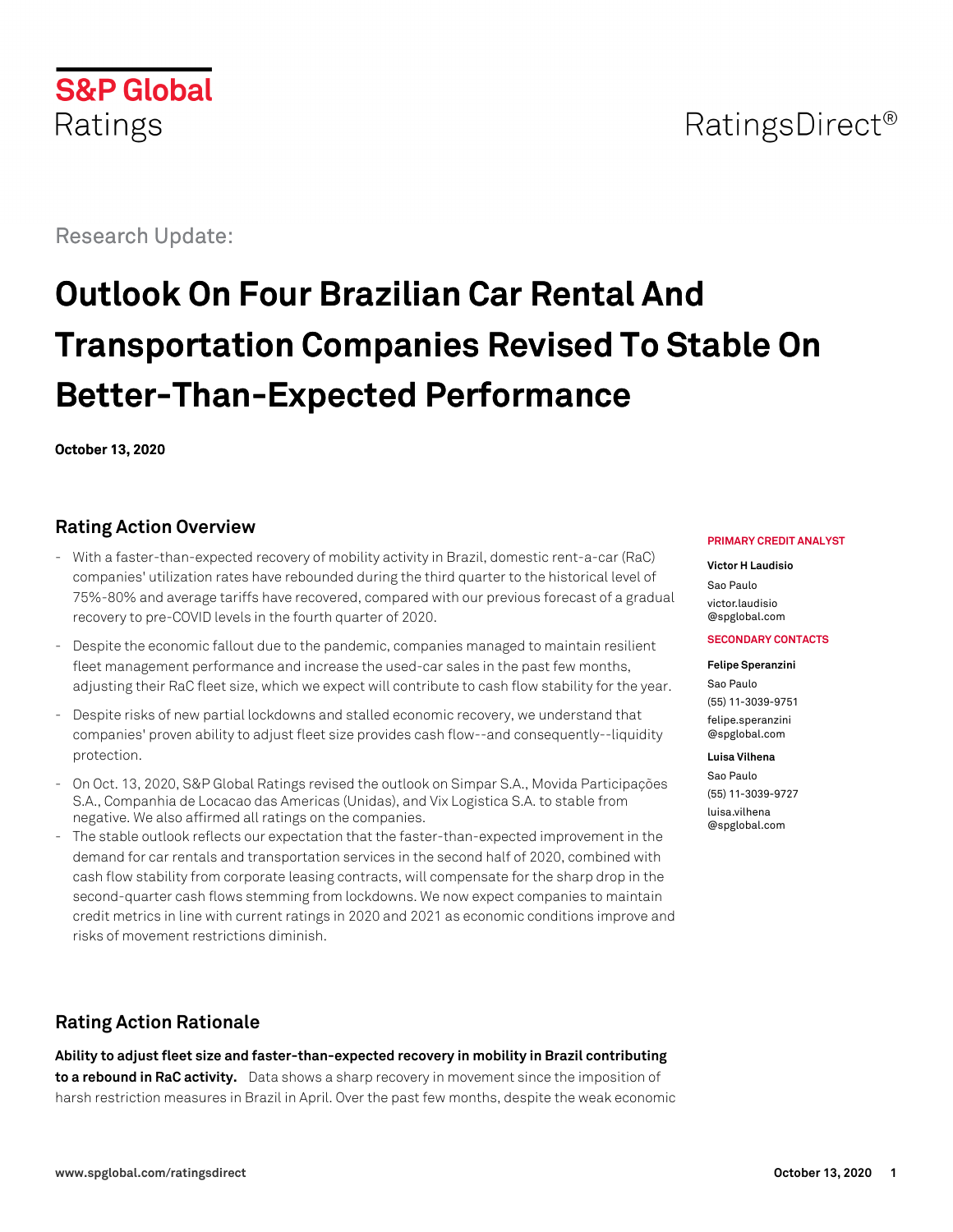conditions, Brazilian RaC players have adjusted their fleet size thanks to a 15% rise in used-cars sales for the first nine months of 2020, along with their operating structures. As a result of these factors, utilization rates have returned to the historic 75%-80% level from 55%-60% during April. With the gradual return of individual and ride-hailing customers, we have observed average rates also returning to pre-pandemic levels. These factors, in addition to stable cash flows from corporate leasing contracts given the long-term nature and high economic costs for termination, have enabled a faster recovery in the companies' operating performance in the third quarter. This has led us to revise our EBITDA forecast from a previous expectation of a 10%-20% decline to a flat to mid#single digit growth for the year. For 2021, given the likely rebound in investments for fleet growth amid improving economic conditions, we expect a further increase in EBITDA in the 10%-20% range.

**The use of used-car sale proceeds to service debt mitigate potential risks of new lockdowns and stalled economic recovery.** Throughout the pandemic, we have observed companies using cash inflows from vehicle sales, combined with significant reductions in investments, to preserve their liquidity and maintain a higher than usual cash position. In our view, companies could replicate such a strategy if economic recovery slows or the risk from the coronavirus rises.

**Companies will emerge from the pandemic with higher debt levels, although we expect credit metrics to remain in line with current rating levels.** Our base-case scenario assumes the resumption of debt-funded fleet-growth investments as market conditions for RaC services in Brazil continue to improve over the next quarters. Such expectation, combined with the increase in debt levels in the second quarter, as companies financed previous auto purchases, will result in an overall leverage level for the sector slightly above that in 2019. Nevertheless, we note that the companies entered the pandemic with significant rating headroom after having completed equity follow-ons throughout 2019. This, combined with our expectation of improving operating performance, will likely keep debt at manageable levels, and consequently, keep ratings stable. In addition, we expect a smooth debt amortization profile with the overall average debt maturity at about three years.

The rating actions on each rated company in the sector are detailed below.

#### **Simpar S.A.**

We're revising the outlook on global and national scale ratings on Simpar to stable from negative. At the same time, we're affirming our 'BB-' and 'brAA+' ratings. The outlook revision reflects the better-than-expected recovery at its RaC and fleet management subsidiary, Movida, and the proven cash flow resilience of its logistics services and truck leasing subsidiaries, JSL S.A. and Vamos Locacao de Caminhoes, Maquinas e Equipamentos S.A. Although we currently don't expect lockdowns in coming months, Movida could adjust its RaC fleet size if necessary, while it maintains profitable contracts at its fleet management division. Also, we expect JSL and Vamos to maintain their growth strategy. We now expect EBITDA growth of 5%-10% for the year, compared with our previous forecast of a 10% decline.

In light of the less adverse operating conditions and the recent corporate reorganization, we expect Simpar's main subsidiaries to continue pursuing growth strategies. We expect JSL to expand its portfolio by acquiring small companies operating in Brazil's fragmented logistics/transportation market, posting net debt to EBITDA of 3.5-4.0x in 2020 and 2021. We forecast Vamos to post strong operating results with about R\$1 billion of capex and EBIT interest coverage of 2.8x-3.0x in 2020 and 2021. We expect the utilization rates at Movida's RaC operations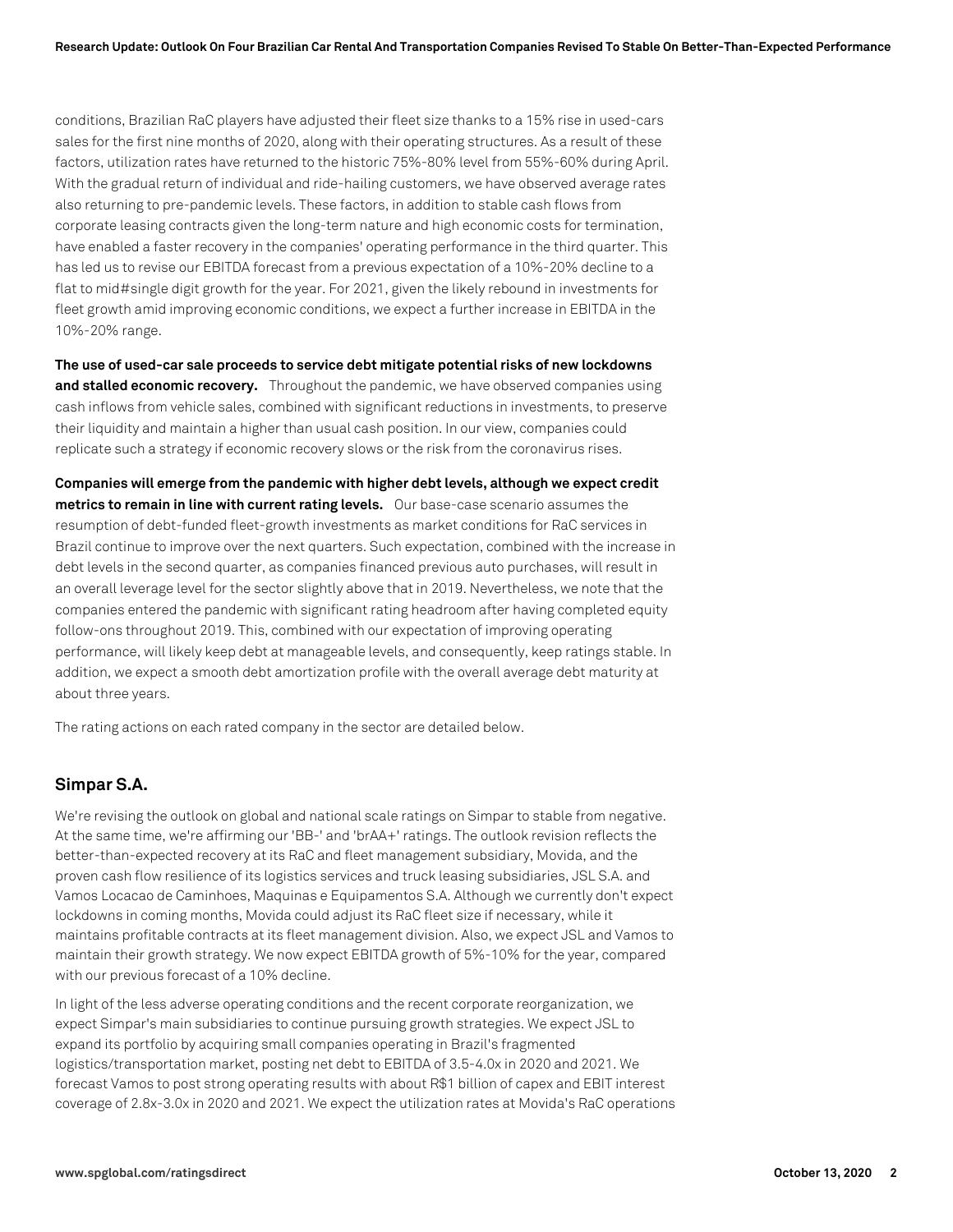to rise over the coming quarters and its fleet grow 10%-15% in 2021, which should lead to EBIT interest coverage to rise to 2.0x-2.3x in 2021 from 1.8x in 2020. On a consolidated basis, we expect this metric to be 1.6x–2.0x and FFO to debt above 12% in 2020 and 2021.

#### **Outlook**

The stable outlook reflects the resiliency of the group's most significant cash contributors, as seen in the past few months. We believe that the impact of lockdowns will be moderate on Simpar's results. Simpar has a strong contracted position in its logistics business, Movida's RAC utilization rate has returned to pre-pandemic levels, fleet management contracts didn't experience breaches, and growth prospects for Vamos remain favorable. In addition, Simpar has some liquidity cushion due to its ability to reduce capex if needed, which provides some flexibility to deal with potential market volatility. We expect Simpar's EBIT interest coverage at 1.6x-2.0x and FFO to debt above 12% in 2020 and 2021.

#### **Downside scenario**

We could downgrade Simpar if further the market conditions weaken and cash generation shrinks making FFO to debt fall below 12% or if the group expands more aggressively increasing debt so that EBIT interest coverage goes below 1.1x. We can also lower the ratings if liquidity tightens to so that cash sources don't match cash uses for the next 12 months.

#### **Upside scenario**

A positive rating action is unlikely in the near term, because the ratings on Simpar remain capped at the sovereign rating level. Therefore, a positive rating action would depend on a similar action on the sovereign rating and improvement in Simpar's stand-alone credit profile (SACP). Higher SACP and national scale rating are possible if Simpar posts stronger- than-expected cash flows either due to improved market conditions or more conservative growth pace, resulting in EBIT interest coverage close to 3.0x and FFO to debt consistently above 20%.

#### **Movida Participações**

We affirmed our 'brAA' national scale ratings on Movida and revised the outlook to stable. The outlook revision reflects our expectation that the company's EBITDA will rise 5%-10% in 2020, which should mitigate the effect of its fleet's depreciation rate and higher debt. Our forecast considers that given Movida's rapid fleet adjustment amid the pandemic in the second quarter of 2020, the company should maintain RaC utilization rates of 75%-80% and average rates of R\$70-R\$75 for the year. We consider an expansion of the company's operational and rented RaC rented fleet in the second half of the year, which should align it with the 2019 level, will compensate for the weaker results in the second quarter. We expect the rented fleet at the company's fleet management division to expand about 10% over 2019 and stable monthly ticket fees. We now expect a 5%-10% increase in used-cars sales for the year.

As a result, we expect the company to maintain EBIT interest coverage at about 1.8x and FFO to debt 14% in 2020, and at 2.0x-2.3x and 15%-20% in 2021, as economic conditions improve. These ratios are similar to those in our previous forecast, although we now incorporate higher debt stemming from fleet-expansion investments over the next few quarters, which mitigate the impact of the better-than-expected operating performance. We expect the company to maintain a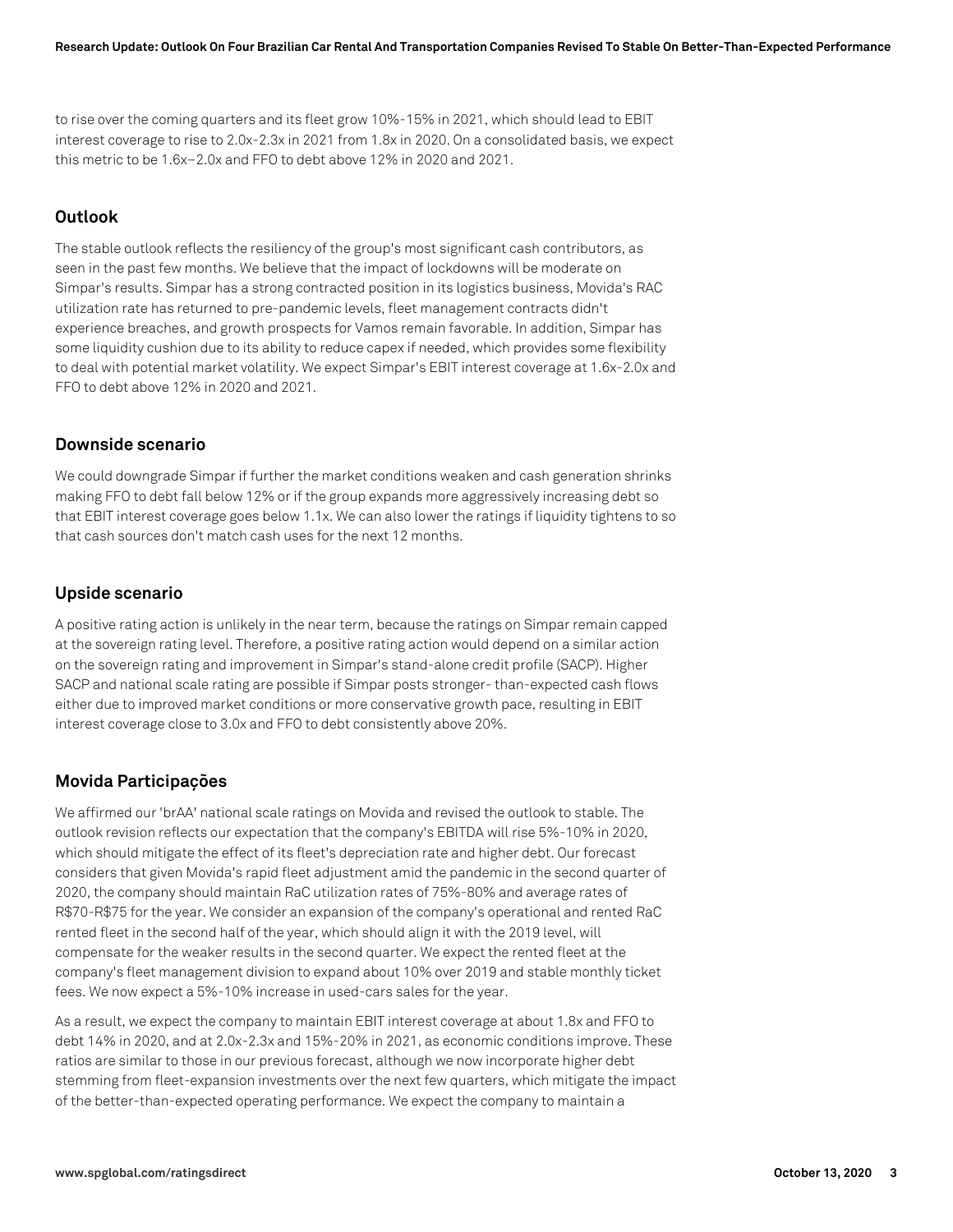prudent financial policy and to access the domestic credit market to maintain an adequate liquidity position while resuming fleet investments.

#### **Outlook**

The stable outlook on Movida reflects resilient fleet management performance and its ability to adapt to travel restrictions by selling used cars. We expect the company to maintain credit metrics in line with the current rating level, as measured by an EBIT interest coverage at about 1.8x and FFO to debt 14% in 2020, and improving to 2.0x-2.3x and 15%-20% in 2021.

#### **Downside scenario**

A negative rating action in the next 12 months would be the result of a faltering economic recovery or imposition of new travel restrictions over a long period, causing RaC, used-cars sales, and fleet management cash flows to fall. In such a scenario, we expect EBIT interest coverage of less than 1.7x and FFO to debt below 12%.

### **Upside scenario**

A positive rating action in the next 12 months would be the result of improved operating performance and cash flows due to higher demand for its RaC and fleet management services, while the company maintains used-car sales and solid credit metrics. In such a scenario, we expect EBIT interest coverage above 2.4x and FFO to debt close to 20%. We also expect Movida to keep an adequate liquidity position, with sources over uses of cash consistently above 1.2x. We could also upgrade Movida if we raise the ratings on its parent company, Simpar.

#### **Unidas**

We affirmed our 'brAAA' national scale rating on Unidas and revised its outlook to stable. The outlook revision reflects our view that Unidas' ability to protect cash flows and respond to adverse market conditions through the inflows from used-car sales will mitigate the effect of lockdowns on its RaC operations. We expect Unidas to reduce its RaC fleet size to close to 62,000 by the end of the year from around 77,000 in December 2019, which should allow the company to maintain an average utilization rate of around 75% and average tariffs in the R\$65 - R\$70 range. We expect rented fleet at the company's fleet management division to expand 5%-10% through new contracts signed in the past few months, mainly clients from the agribusiness and specialty-vehicle sectors. This should improve average tariffs about 2%, mitigating weaker RaC results. We expect the company's used-car sales to rise about 25% in 2020. Therefore, we expect Unidas' total fleet of around 156,000 cars in 2020, down from 162,842 in 2019. In our view, the company will resume its fleet-expansion strategy according to the market demand.

As a result, we now forecast the 2020 EBITDA to be in line with that of 2019. Given the impact of the deeper vehicle depreciation rates, given the company's revisions of such rates throughout the pandemic, and higher debt because of fleet investments, we expect EBIT interest coverage at about 2.3x and FFO to debt 20% for 2020, improving to 2.5x-3.0x and 20%-25% in 2021. These ratios are similar to previous expectations, although they're now based on a stronger operating performance for 2020.

We expect Unidas to have access to credit markets for its fleet expansion and refinancing of its short-term maturities. Nevertheless, we note that the company has sufficient used cars sales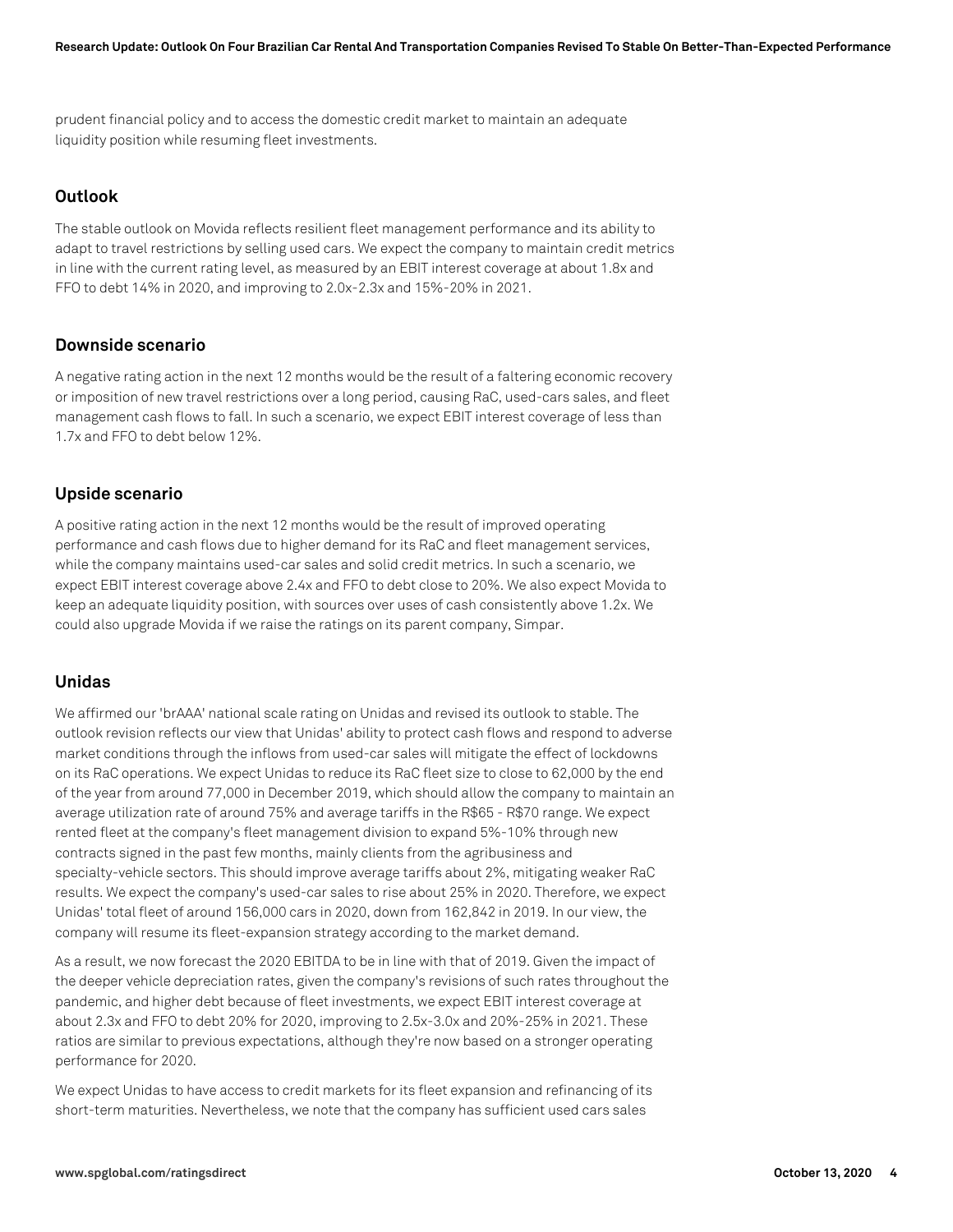flexibility to preserve its liquidity if market conditions worsen again.

#### **Outlook**

The stable outlook reflects our expectation that Unidas' ability to adapt to changes in the RaC demand through used-cars sales, while capturing higher rents for its fleet management services, will allow the company maintain comfortable credit metrics and cash flows in 2020 and 2021.

#### **Downside scenario**

A negative rating action in the next 12 months could be the result of worsening operating performance as a result of prolonged economic contraction or new lockdowns. In this scenario, we expect EBIT interest coverage of less than 1.7x and FFO to debt below 12%.

### **Vix Logística**

We affirmed our 'brA+' national scale rating on Vix and revised the outlook to stable. The outlook revision reflects our expectations of gross debt to EBITDA in the 4x area in 2020 and 2021, compared with our previous expectation of close to 5x for this year. This is mainly due to the sharper-than-expected improvement in the company's fleet management results throughout the year (through contracts signed in late 2019 and early 2020) and in chartering services (as the pandemic increased demand due to health procedures), as well as cost-cutting measures in its logistics division, which raised its margins. As a result, we now expect Vix's EBITDA at R\$385 million - R\$400 million, 10%-15% above the 2019 level. We expect the company's investments in fleet renewal and expansion, as well as in other divisions to rise in 2021. This should increase EBITDA, as cargo transport volumes and rented fleet grow amid the strengthening economic conditions but rise debt, resulting in stable credit metrics. We expect Vix to maintain a prudent financial policy, maintaining an adequate cushion in its liquidity while increasing investments.

The outlook revision also reflects our expectation of leverage to be in the 5x area in 2020 for Vix's parent company, Águia Branca Participações (GAB; not rated), compared with our previous expectation of close to 6.0x. This is because we now expect Vix's performance to mitigate the weak results at GAB's bus transportations and auto and truck dealer divisions. We're maintaining our estimate of a 50% revenue contraction in GAB's bus transportation division because of the current reluctance to use mass transportation. However, the group's truck sales have been robust, and prompting to revise our previous forecast of a 30% shortfall to 20% in 2020. For 2021, we expect the group's leverage to drop to about 4x, with a gradual recovery of both divisions as economic conditions improve and coronavirus risks decline.

#### **Outlook**

The stable outlook reflects our expectation of Vix's gross leverage metric in the 4x range in 2020 and 2021 as a result of a resilient operating performance amid the pandemic, with the resumption of investments next year as economic conditions improve. We also expect the group's gross leverage to remain at 5.0x in 2020, improving to 4.0x in 2021.

#### **Downside scenario**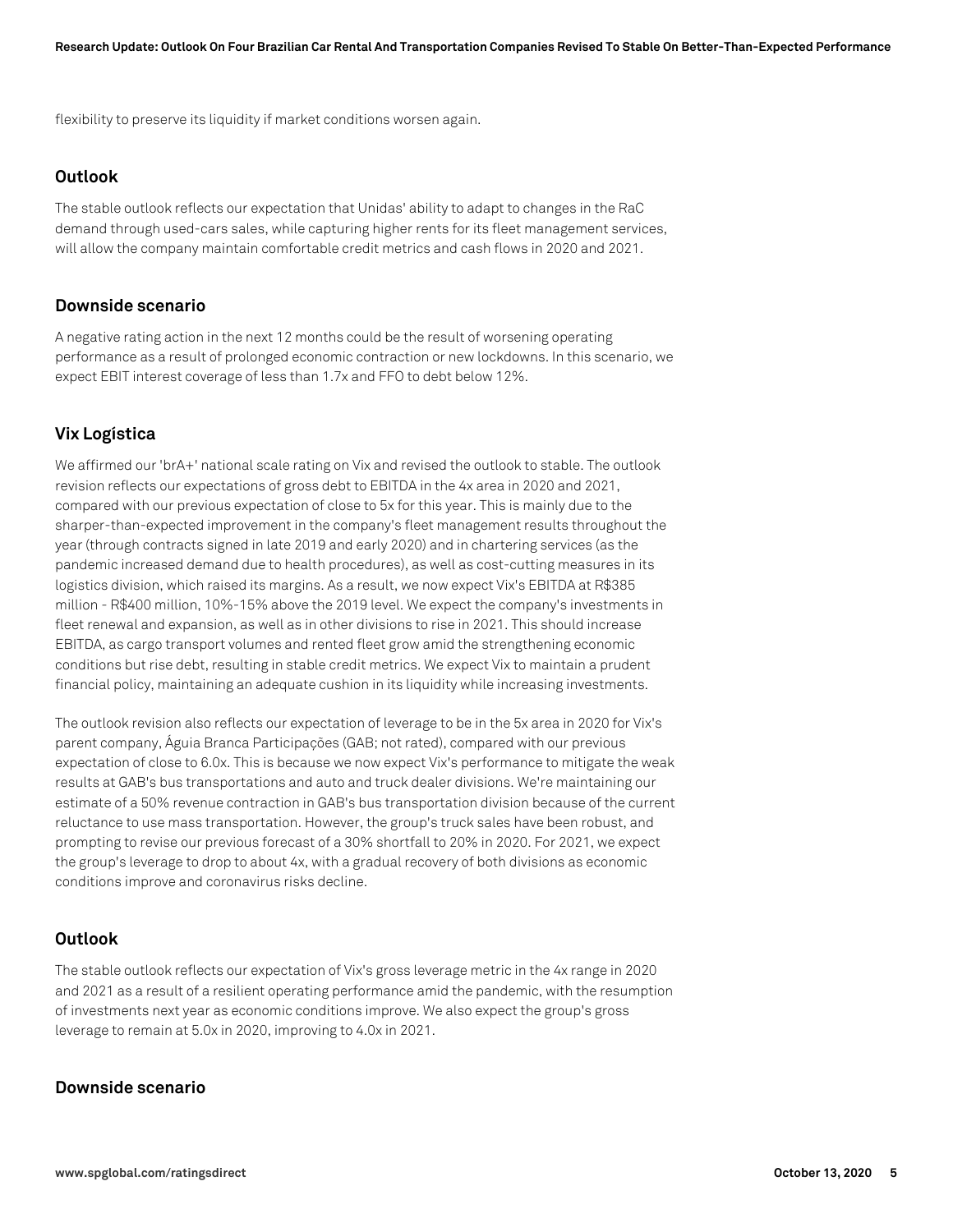We could lower the ratings on Vix in the next 12 months if we observe a disruption in fleet management and its logistics services demand, hampering the company's cash flows and liquidity position. A drop in demand for the group's bus transportation services and weaker results at its auto and truck sales division could also result in a downgrade. In such a scenario, we expect gross debt to EBITDA above 5x for both Vix and the group in 2021 and a weaker liquidity for the group, with a deficit in sources over uses of cash.

#### **Upside scenario**

We could raise our rating on Vix in the next 12 months if we were to expect debt to EBITDA below 5x for the group consistently. We believe this would likely be the result of a steady recovery in bus passenger traffic and auto and truck sales, despite the lasting effects of the recession, and passengers' willingness to use mass transit despite the coronavirus risks. A positive rating action on the company would also depend on the maintenance of its credit metrics around or below 4x, along with a disciplined financial policy and healthy demand for the company's services, allowing for an active investment pipeline.

## **Related Criteria**

- General Criteria: Group Rating Methodology, July 1, 2019
- Criteria | Corporates | General: Corporate Methodology: Ratios And Adjustments, April 1, 2019
- General Criteria: Methodology For National And Regional Scale Credit Ratings, June 25, 2018
- Criteria | Corporates | Industrials: Key Credit Factors For The Operating Leasing Industry, Dec. 14, 2016
- Criteria | Corporates | General: Recovery Rating Criteria For Speculative-Grade Corporate Issuers, Dec. 7, 2016
- Criteria | Corporates | Recovery: Methodology: Jurisdiction Ranking Assessments, Jan. 20, 2016
- Criteria | Corporates | General: Methodology And Assumptions: Liquidity Descriptors For Global Corporate Issuers, Dec. 16, 2014
- Criteria | Corporates | Industrials: Key Credit Factors For The Railroad And Package Express Industry, Aug. 12, 2014
- General Criteria: Ratings Above The Sovereign--Corporate And Government Ratings: Methodology And Assumptions, Nov. 19, 2013
- General Criteria: Country Risk Assessment Methodology And Assumptions, Nov. 19, 2013
- Criteria | Corporates | General: Corporate Methodology, Nov. 19, 2013
- General Criteria: Methodology: Industry Risk, Nov. 19, 2013
- General Criteria: Methodology: Management And Governance Credit Factors For Corporate Entities, Nov. 13, 2012
- General Criteria: Principles Of Credit Ratings, Feb. 16, 2011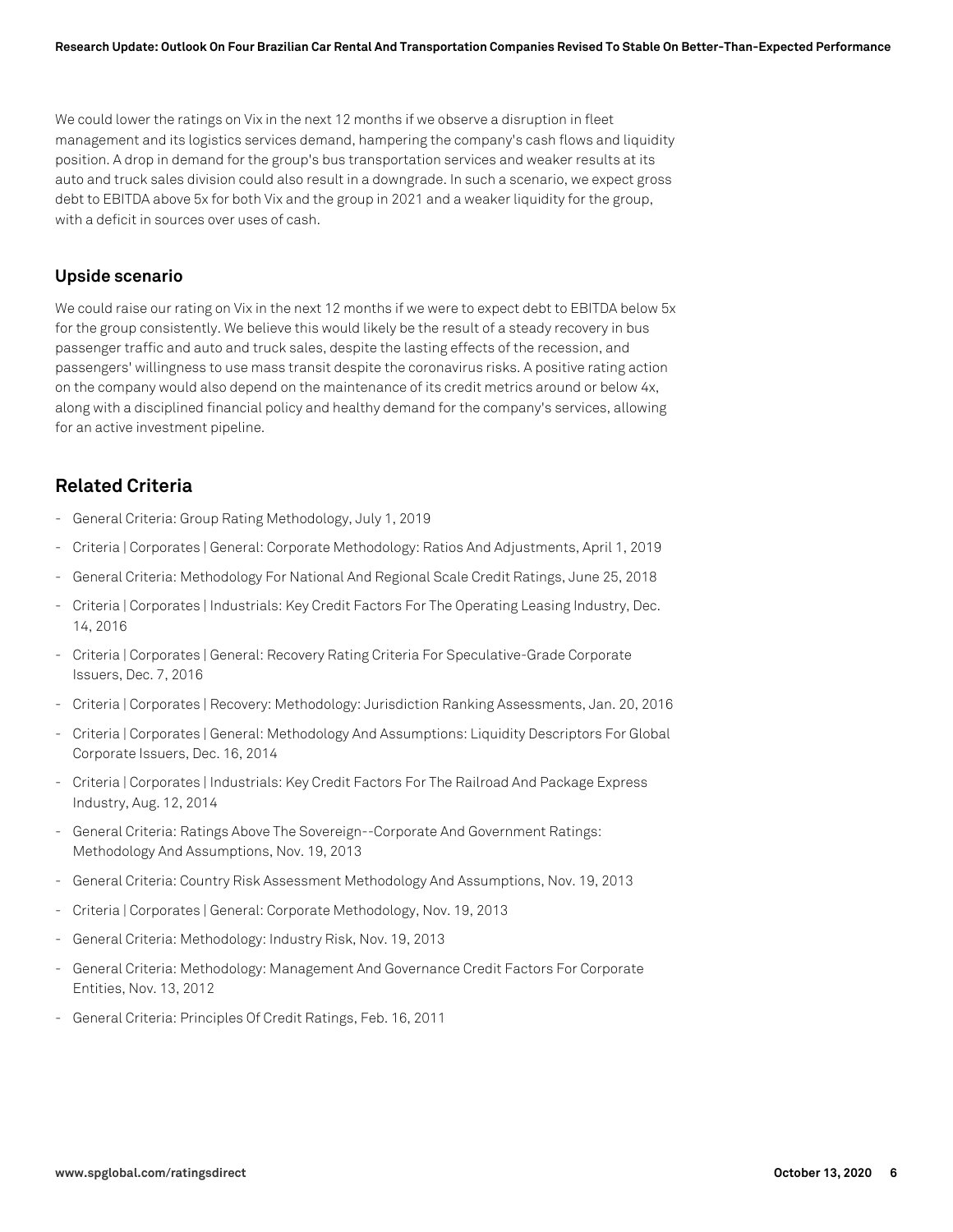**Research Update: Outlook On Four Brazilian Car Rental And Transportation Companies Revised To Stable On Better-Than-Expected Performance**

## **Ratings List**

#### **\* \* \* \* \* \* \* \* \* \* \* \* \* \* Simpar S.A. \* \* \* \* \* \* \* \* \* \* \* \* \* \***

| Ratings Affirmed; CreditWatch/Outlook Action                   |                |                                   |
|----------------------------------------------------------------|----------------|-----------------------------------|
|                                                                | To             | From                              |
| Simpar S.A.                                                    |                |                                   |
| <b>Issuer Credit Rating</b>                                    | BB-/Stable/--  | BB-/Negative/--                   |
| Brazil National Scale                                          |                | brAA+/Stable/-- brAA+/Negative/-- |
| Simpar S.A.                                                    |                |                                   |
| Senior Unsecured                                               | brAA+          |                                   |
| Recovery Rating                                                | 4(35%)         |                                   |
| <b>JSL Europe</b>                                              |                |                                   |
| Senior Unsecured                                               | BB-            |                                   |
| Recovery Rating                                                | 4(35%)         |                                   |
| Movida Participações S.A.                                      |                |                                   |
| <b>Issuer Credit Rating</b>                                    |                |                                   |
| Brazil National Scale                                          | brAA/Stable/-- | brAA/Negative/--                  |
| Movida Participações S.A.                                      |                |                                   |
| Senior Unsecured                                               | brAA           |                                   |
| Recovery Rating                                                | 3(65%)         |                                   |
| ************** Companhia de Locacao das Americas ************* |                | $\star$                           |
| Ratings Affirmed; CreditWatch/Outlook Action                   |                |                                   |
| Companhia de Locacao das Americas                              |                |                                   |
| <b>Issuer Credit Rating</b>                                    |                |                                   |
| <b>Brazil National Scale</b>                                   |                | brAAA/Stable/-- brAAA/Negative/-- |
| Companhia de Locacao das Americas                              |                |                                   |
| Senior Unsecured                                               | brAAA          |                                   |
| Recovery Rating                                                | 3(65%)         |                                   |
| Unidas S/A                                                     |                |                                   |
| Issuer Credit Rating                                           |                |                                   |
| <b>Brazil National Scale</b>                                   |                | brAAA/Stable/-- brAAA/Negative/-  |
| Unidas S/A                                                     |                |                                   |
| Senior Unsecured                                               | brAAA          |                                   |
| Recovery Rating                                                | 3(65%)         |                                   |
| *************Vix Logistica S.A. ***************                |                |                                   |
| Ratings Affirmed; CreditWatch/Outlook Action                   |                |                                   |
|                                                                | To             | From                              |
| Vix Logistica S.A.                                             |                |                                   |
| <b>Issuer Credit Rating</b>                                    |                |                                   |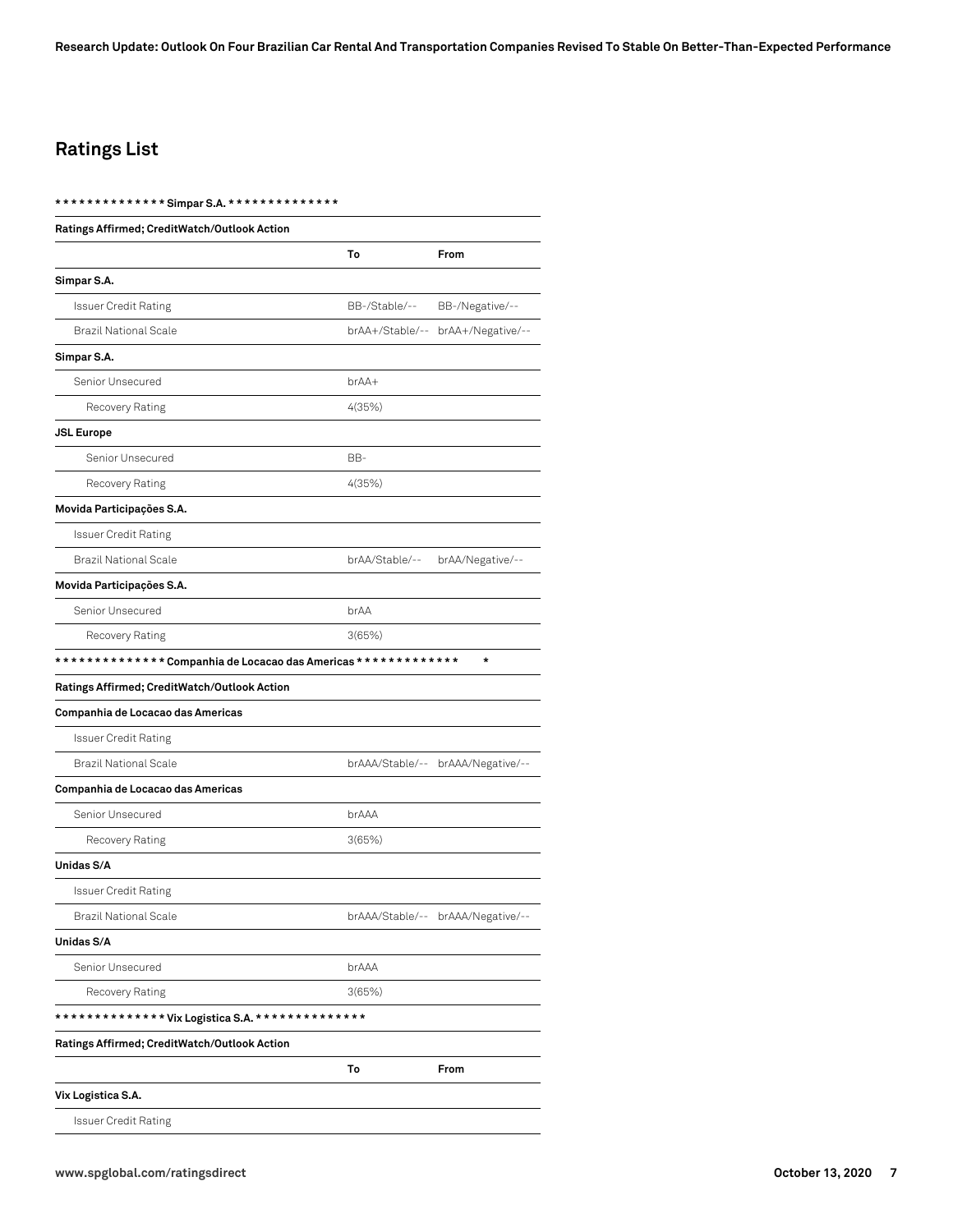#### **Research Update: Outlook On Four Brazilian Car Rental And Transportation Companies Revised To Stable On Better-Than-Expected Performance**

| Brazil National Scale | brA+/Stable/-- brA+/Negative/-- |
|-----------------------|---------------------------------|
| Vix Logistica S.A.    |                                 |
| Senior Unsecured      | $hrA+$                          |
| Recovery Rating       | $3(60\%)$                       |

Certain terms used in this report, particularly certain adjectives used to express our view on rating relevant factors, have specific meanings ascribed to them in our criteria, and should therefore be read in conjunction with such criteria. Please see Ratings Criteria at www.standardandpoors.com for further information. Complete ratings information is available to subscribers of RatingsDirect at www.capitaliq.com. All ratings affected by this rating action can be found on S&P Global Ratings' public website at www.standardandpoors.com. Use the Ratings search box located in the left column.